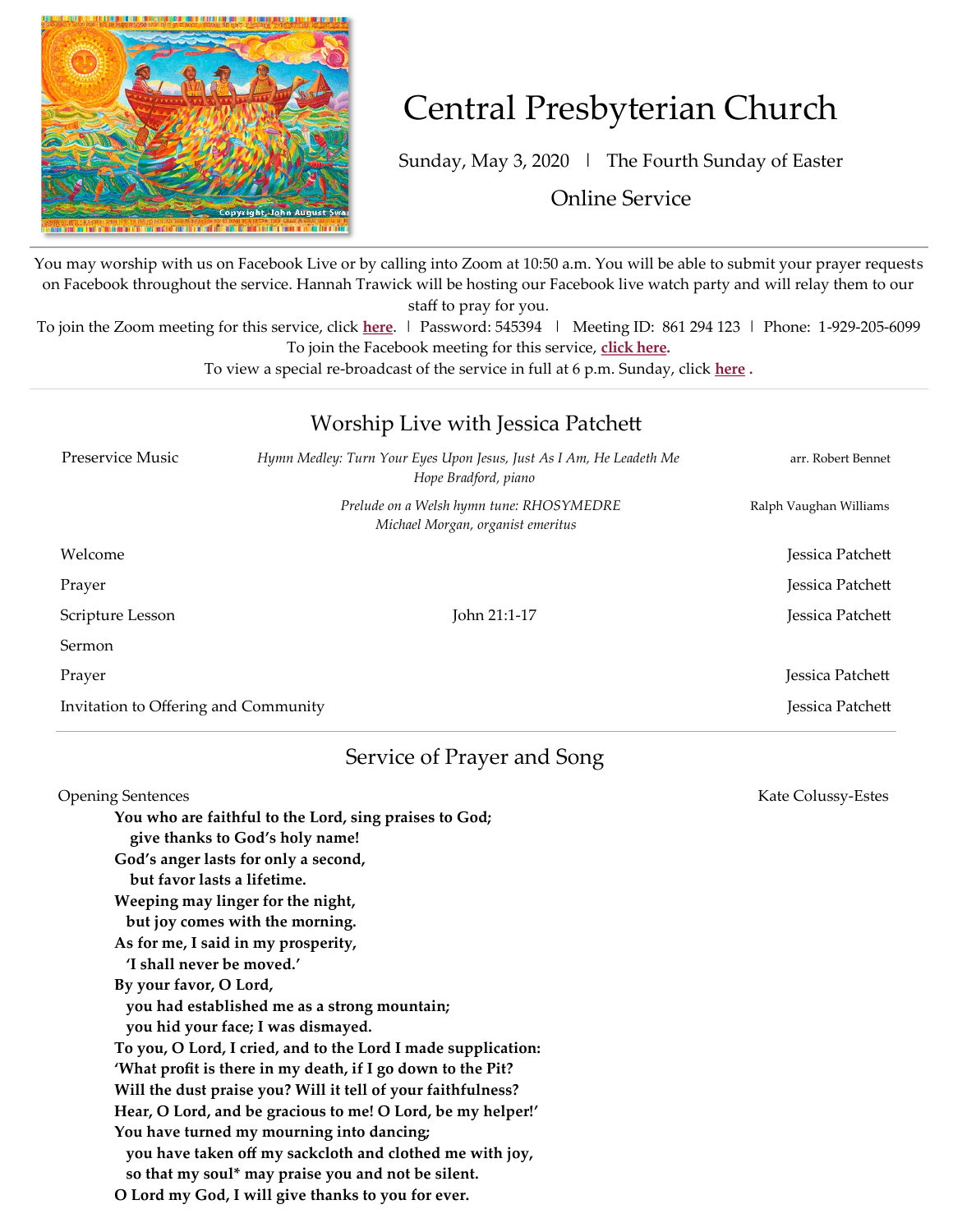#### Hymn No. #314 *Longing for Light, We Wait in Darkness* CHRIST BE OUR LIGHT *Jennifer Sengin, soloist; Vicki Fey, keyboard*

**Longing for light, we wait in darkness. Longing for truth, we turn to you. Make us your own, your holy people, light for the world to see.**

Refrain:

**Christ, be our light! Shine in our hearts. Shine through the darkness. Christ, be our light! Shine in your church gathered today.**

**Longing for peace, our world is troubled. Longing for hope, many despair. Your word alone has power to save us. Make us your living voice.** [REFRAIN]

**Longing for food, many are hungry. Longing for water, many still thirst. Make us your bread, broken for others, shared until all are fed.** [REFRAIN]

**Longing for shelter, many are homeless. Longing for warmth, many are cold. Make us your building, sheltering others, walls made of living stone.** [REFRAIN]

**Many the gifts, many the people, many the hearts that yearn to belong. Let us be servants to one another, making your kingdom come.** [REFRAIN]

#### Prayer of Adoration

Hymn #721 *Lord, You Have Come to the Lakeshore* PESCADOR DE HOMBRES *Jennifer Sengin, soloist*

> Lord, you have come to the lakeshore looking neither for wealthy nor wise ones; you only asked me to follow humbly.

O Lord, with your eyes you have searched me, and while smiling have spoken my name; now my boat's left on the shoreline behind me. By your side I will seek other seas.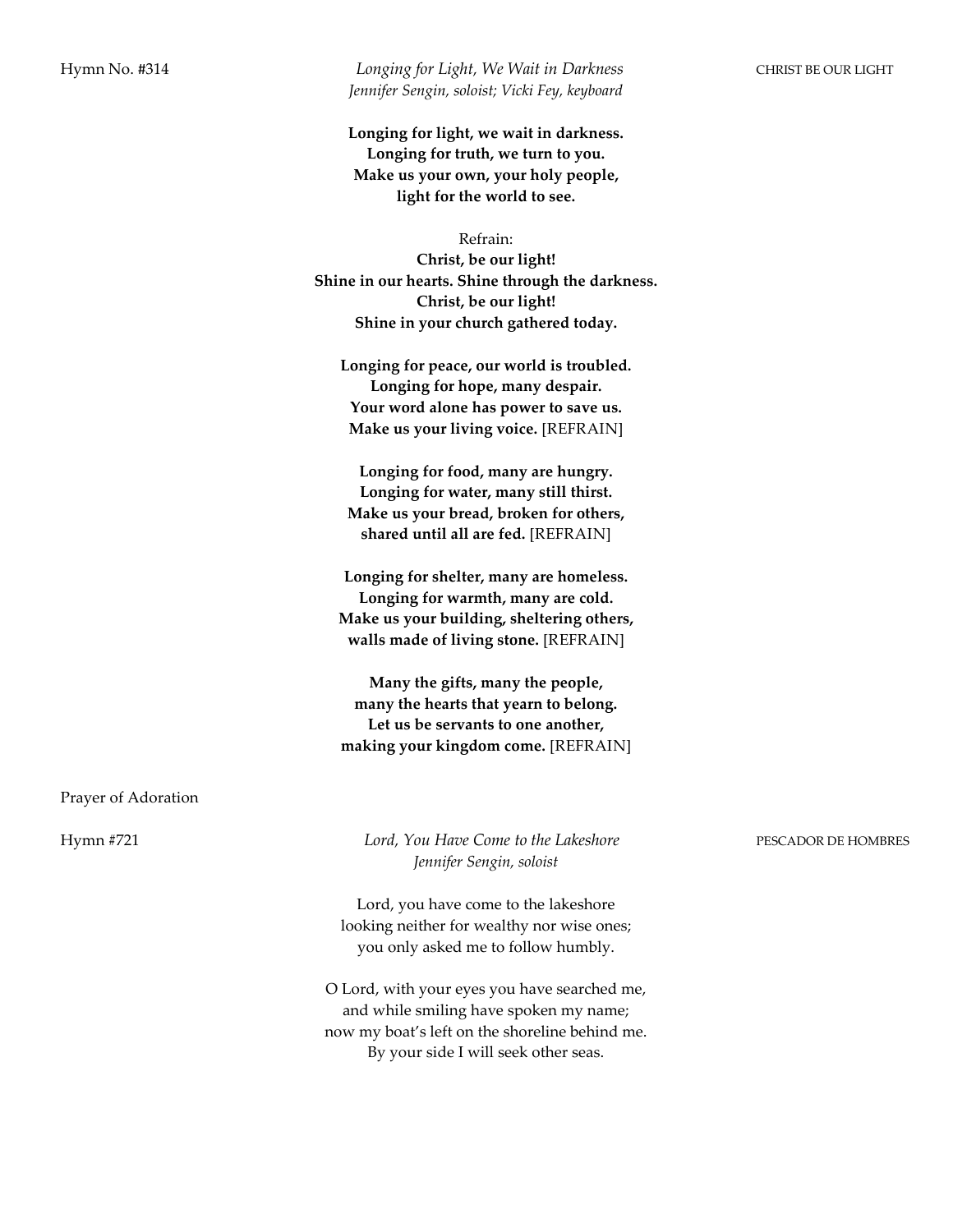Prayer of Confession

**O God, we confess that our words do not always speak your love, our actions do not always show your love, and, yes, sometimes we forget your love for us. We see so much fear, doubt, and anxiety in our world today, and we confess these thoughts sometimes take over our minds and our hearts. Encourage us to live out your call to love. Remind us of your love for us and your love for all of Creation. Help us to be love in this world that so desperately needs it. Amen.** 

Assurance of Pardon Lauren Scott

Response Hymn #260 (Stanza 2) *Alleluia! Sing to Jesus* HYFRYDOL

*Jennifer Sengin, soloist; Vicki Fey, keyboard* **Alleluia! Not as orphans are we left in sorrow now; Alleluia! he is near us; faith believes nor questions how. Though the cloud from sight received him, when the forty days were o'er, shall our hearts forget his promise: "I am with you evermore"?**

Time with Children Christian Antwi

Anthem **Take Us As We Are, O God** TEXT: CARL P. DAW, JR.

*Rachel Stewart, soloist; Vicky Fey, keyboard* Take us as we are, O God, and claim us as your own. As once you chose to tell your love in human flesh and bone, so let our lives be used to make your saving purpose known. Bless us for your service, Lord; no power we devise will ever give us strength enough or make us truly wise, yet by your promise we can know the peace your grace supplies. Break us open to disclose how brokenness can heal, wherever broken loaves suffice to give a crowd a meal and graves break open to release new life from death's dread seal. Give us to the world you love as light and salt and yeast, that we may nourish in your name the last, the lost, the least, until at length you call us all to your unending feast.

Prayers of the People and the Lord's Prayer Hannah Trawick and the Lord's Prayer Hannah Trawick

**Our Father who art in heaven, hallowed be thy name. Thy kingdom come, thy will be done, on earth as it is in heaven. Give us this day our daily bread; and forgive us our debts, as we forgive our debtors; and lead us not into temptation, but deliver us from evil. For thine is the kingdom and the power and the glory, forever. Amen.** 

Hymn # 314 *Our God, Our Help in Ages Past* ST. ANNE *Jane Fahey, soprano; Jennifer Sengin, alto; Jim Beaty, Jr., tenor; Vicki Fey, keyboard* **Our God, our help in ages past, our hope for years to come, our shelter from the stormy blast, and our eternal home:**

*(continued next page)*

Music: Alfred V. Fedak